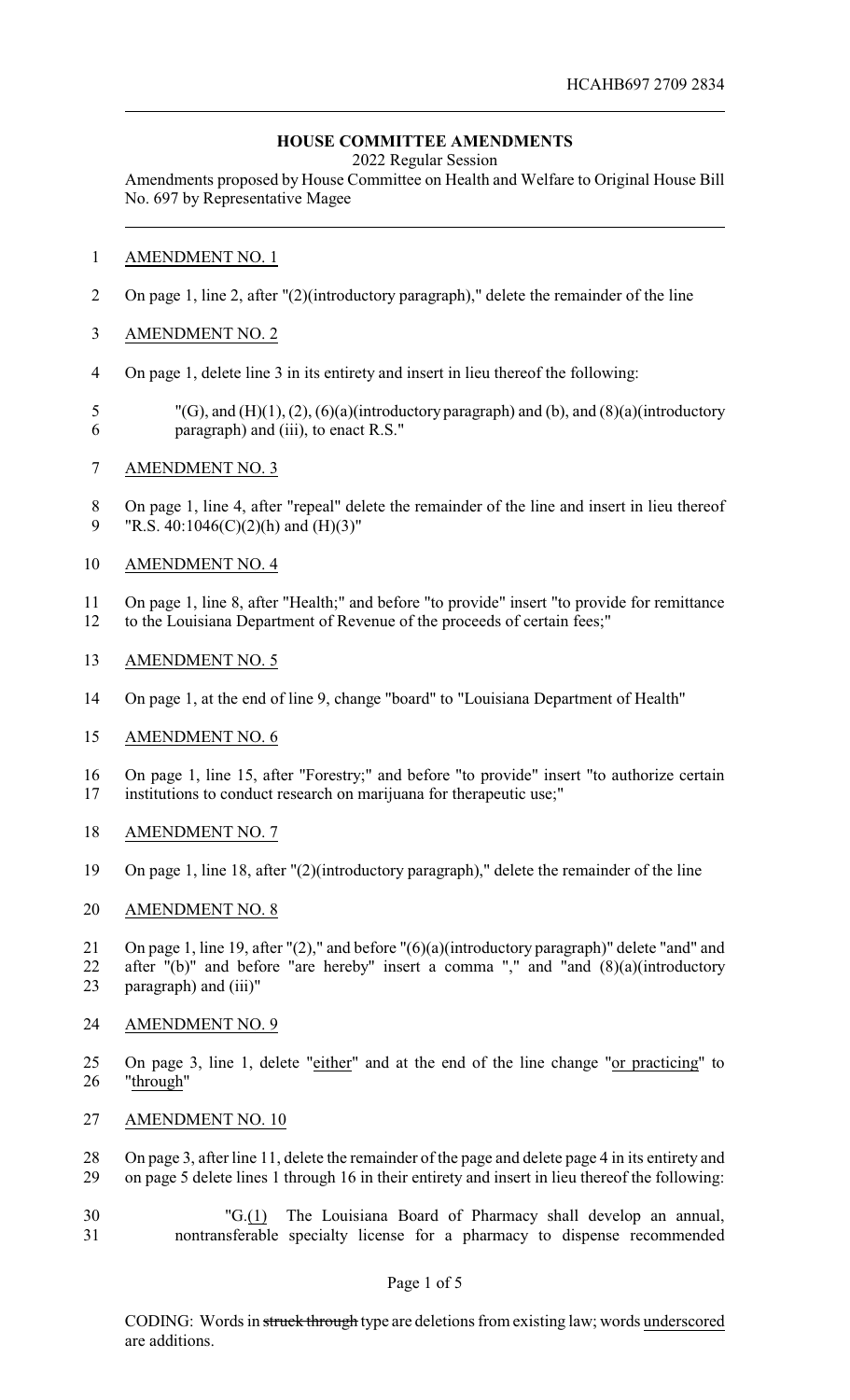1 marijuana for therapeutic use and shall limit the number of such licenses granted in the state to no more than ten licensees. The Louisiana Board of Pharmacy shall develop rules and regulations regarding the geographical locations of dispensing pharmacies in Louisiana. The board shall award a minimum of one license per region, as delineated in Paragraph (2) of this Subsection, and shall award each license through a competitive process.

 (2) For the purposes of this Subsection, the regions among which the Louisiana Board of Pharmacy shall allocate marijuana pharmacy licenses shall correspond to the sets of parishes comprising, respectively, the human services districts and authorities established bythe provisions of R.S. 28:912 as those districts and authorities existed on July 1, 2022. On and after October 1, 2022, at least one 12 licensed marijuana pharmacy shall be located in each region.

 (3) After five thousand active, qualified patients are registered in the 14 prescription monitoring program in a region, the Louisiana Board of Pharmacy shall require the marijuana pharmacy licensee in that region to open one additional marijuana pharmacy location in that region. The board shall license the additional location within three months of the date on which the patient registration threshold provided for in this Paragraph is met.

 (4) Following the issuance of a license in a region in accordance with the process provided in Paragraph (3) of this Subsection, if a total of an additional five 21 thousand active, qualified patients are registered in the prescription monitoring<br>22 thousand in the region, then the Louisiana Board of Pharmacy may license one program in the region, then the Louisiana Board of Pharmacy may license one additional marijuana pharmacy location in that region. In the issuance of a license as authorized in this Paragraph, the board shall consider any unserved parishes within the region when approving a location for licensure. The provisions of this Paragraph authorizing an additional license in a region shall apply each time that an additional increment of five thousand active, qualified patients registered in the prescription monitoring program is reached in the region.

 (5)(a) No marijuana pharmacy shall locate within a fifteen-mile radius of another marijuana pharmacy.

 (b) Notwithstanding the provisions of Subparagraph (a) of this Paragraph, 32 in a region that encompasses any parish with a population of more than three<br>33 hundred fifty thousand persons according to the most recent federal decennial hundred fifty thousand persons according to the most recent federal decennial census, no marijuana pharmacy shall locate within a ten-mile radius of another marijuana pharmacy.

 (c) Notwithstanding the provisions of Subparagraph (a) of this Paragraph, in a region that encompasses any municipality with a population of more than three hundred fifty thousand persons according to the most recent federal decennial census, no marijuana pharmacy shall locate within a five-mile radius of another marijuana pharmacy.

- (6) Each marijuana pharmacy licensed in accordance with the provisions of 42 this Subsection shall offer home delivery to patients in each zip code within its region at least once per month."
- AMENDMENT NO. 11
- On page 7, delete lines 1 through 3 in their entirety and insert in lieu thereof the following:
- "(c) The Louisiana State University Agricultural Center or, the Southern University Agricultural Center, and the University of Louisiana at Monroe may 48 conduct research on marijuana for therapeutic use if the center is licensed as a production facility pursuant to this Section."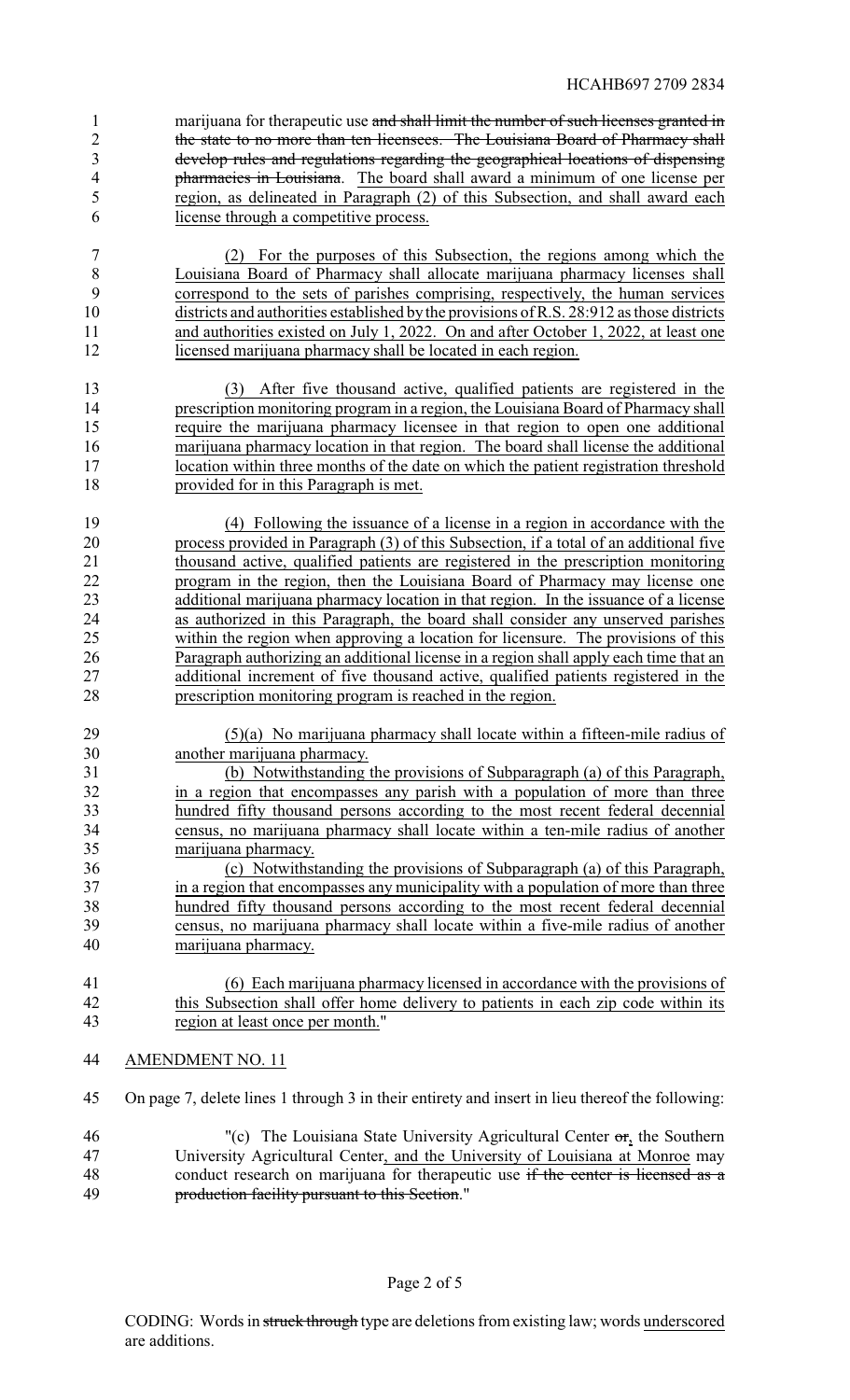### AMENDMENT NO. 12

- On page 7, line 5, delete "and" and insert a comma ","
- AMENDMENT NO. 13

 On page 7, line 6, after "Center" and before "shall" insert a comma "," and "and the University of Louisiana at Monroe"

- AMENDMENT NO. 14
- On page 7, between lines 20 and 21, insert the following:

 "(8)(a) The department Louisiana Department of Health shall perform the following:

 \* \* \* (iii) Assess a fee of seven percent of the gross sales of therapeutic marijuana. The fee shall be reported and paid by the licensed production facility or permitted 13 contractor that sells therapeutic marijuana to marijuana pharmacies. The fee that shall be collected by the Department of Revenue and shall be subject to the provisions of Chapter 18 of Subtitle II of Title 47 of the Louisiana Revised Statutes of 1950 as amended. Notwithstanding the provisions of Subparagraph (b) of this Paragraph, the Department of Revenue shall transfer monthly to the state treasury for deposit into the Community and Family Support System Fund, as established in R.S. 28:826, the amount of revenues collected in accordance with this Item. An amount shall be allocated to the department, pursuant to legislative appropriation, for regulatory, administrative, investigative, enforcement, legal, and other such expenses as may be necessary to carry out the provisions of this Chapter and for activities associated with the enforcement of law and regulations governing the therapeutic marijuana program.

- 25 \* \* \* \* \* \*
- AMENDMENT NO. 15
- On page 7, line 24, delete "by its licensed university"
- AMENDMENT NO. 16
- On page 8, line 2, delete "and the licensed university"
- AMENDMENT NO. 17
- On page 9, at the end of line 15, delete "and the licensed university"
- AMENDMENT NO. 18
- On page 13, line 15, change "LMMTS,," to "LMMTS,"
- AMENDMENT NO. 19
- On page 13, line 23, change "all agents" to "the agent or agents"
- AMENDMENT NO. 20
- On page 14, at the beginning of line 10, change "Board of Pharmacy." to "Department of
- 38 Health," and at the end of the line change ""board"." to ""department".'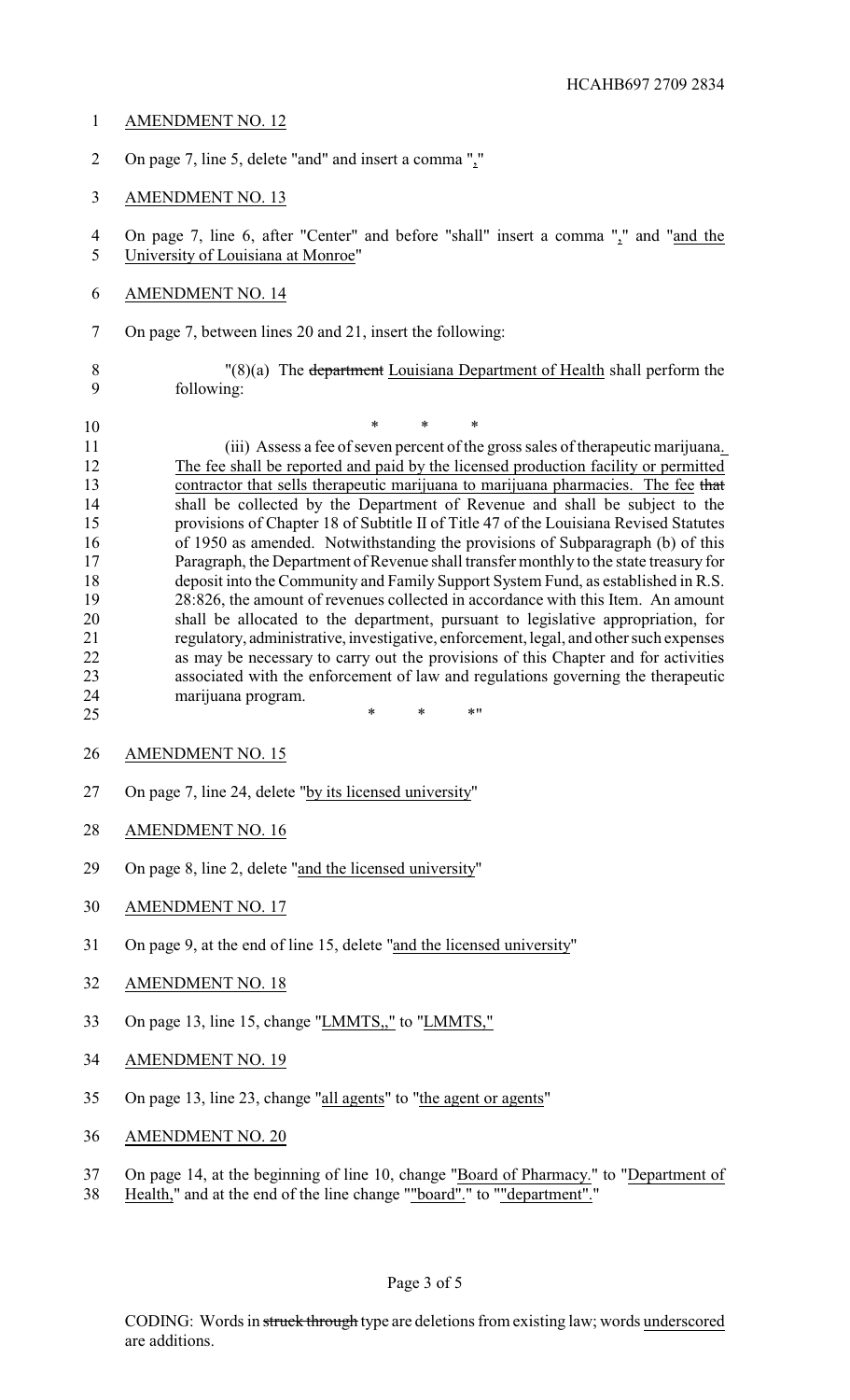- AMENDMENT NO. 21
- On page 14, line 22, change "board," to "department,"
- AMENDMENT NO. 22
- On page 15, at the end of line 1, change "board" to "department"
- AMENDMENT NO. 23
- On page 15, at the beginning of line 2, delete "or its designee"
- AMENDMENT NO. 24
- On page 15, line 5, change "board review." to "review by the department."
- AMENDMENT NO. 25
- On page 15, at the end of line 10, change "board or its designee." to "department."
- AMENDMENT NO. 26
- On page 15, at the end of line 15, change "board." to "department."
- AMENDMENT NO. 27
- On page 15, line 20, change "board" to "department"
- AMENDMENT NO. 28
- On page 15, line 24, change "board or its designee" to "department"
- AMENDMENT NO. 29
- On page 16, line 10, change "Board of Pharmacy" to "Department of Health"
- AMENDMENT NO. 30
- On page 16, at the end of line 19, insert the following:
- "The administrative rules of the Louisiana Department of Health shall allow for a variance of no greater than plus fifteen percent or minus fifteen percent from the labeled amount of active ingredients in the ingredient analysis or potency analysis."
- AMENDMENT NO. 31
- On page 16, line 24, change "a second" to "an"
- AMENDMENT NO. 32
- On page 16, line 26, change "the second" to "an"
- AMENDMENT NO. 33
- On page 16, at the end of line 28, change "the second" to "an"
- AMENDMENT NO. 34
- On page 17, line 6, change "R.S. 40:1046(H)(3)" to "R.S. 40:1046(C)(2)(h) and (H)(3)"

#### Page 4 of 5

CODING: Words in struck through type are deletions from existing law; words underscored are additions.